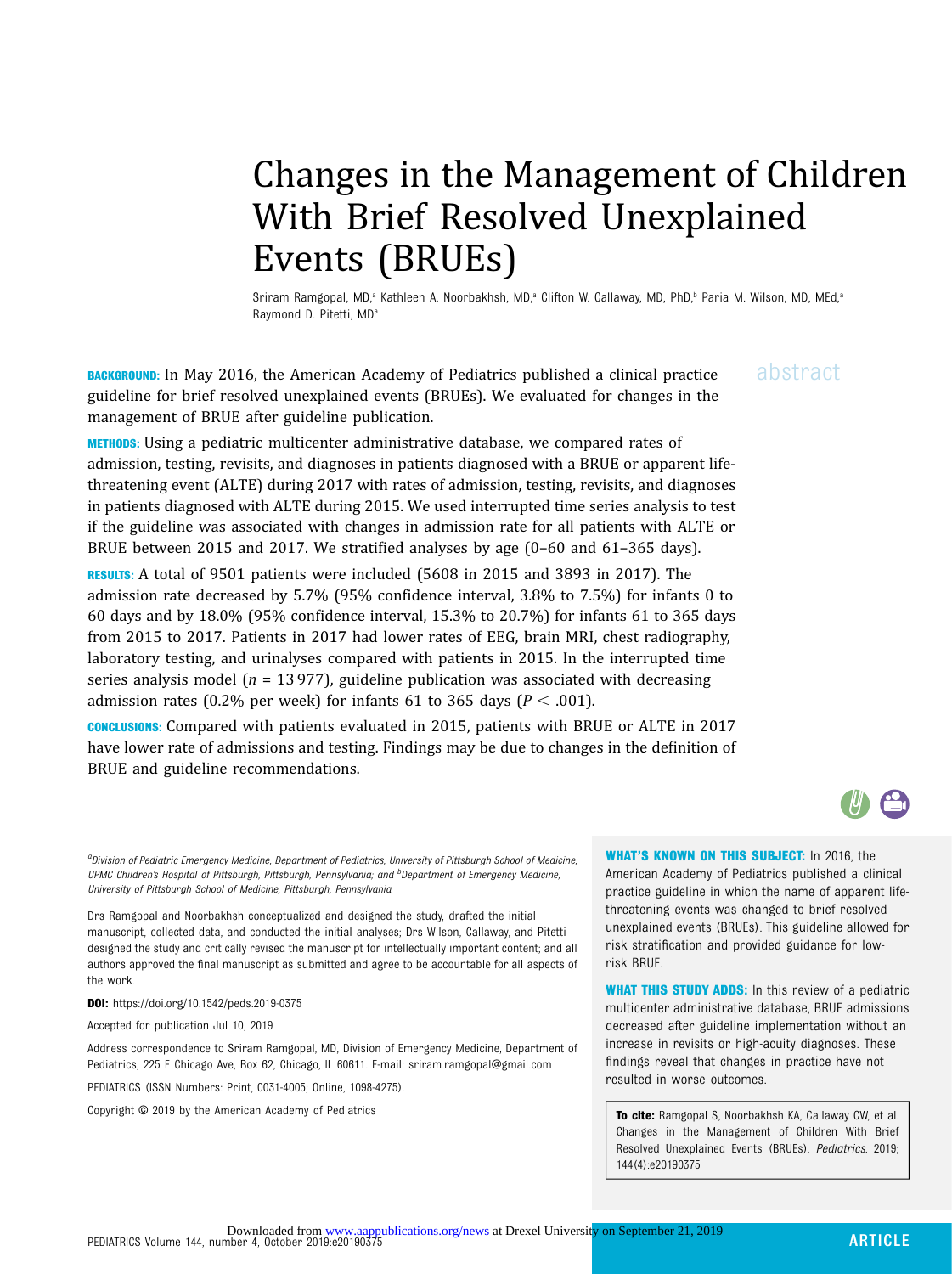In 2016, the subcommittee on apparent life-threatening events (ALTEs) in the American Academy of Pediatrics published a practice guideline renaming ALTEs to brief resolved unexplained events  $(BRUEs).<sup>1</sup>$  $(BRUEs).<sup>1</sup>$  $(BRUEs).<sup>1</sup>$  ALTE was defined in 1986 as "a frightening episode to the caregiver with apnea, choking, gagging, or changes in color, or muscle tone." [2](#page-8-0) BRUE refers to a diagnosis of exclusion in which a normal-appearing infant at presentation has an event characterized by a combination of changes in color (cyanosis or pallor), breathing, tone, or responsiveness and for whom no other identifiable cause for the event can be detected on the basis of history and physical examination. $<sup>1</sup>$  $<sup>1</sup>$  $<sup>1</sup>$  The guideline not only</sup> redefined concerning episodes for pediatricians but also provided recommendations regarding risk stratification and management for patients with low-risk BRUE.

It is unknown whether the guideline has resulted in hospital-based management changes for infants with BRUE, including rates of admission and diagnostic testing. Furthermore, it is unknown if practice changes have resulted in alterations in rates of serious outcomes. The majority of research addressing ALTE and BRUE are single-center studies.<sup>[3](#page-8-0)-[12](#page-8-0)</sup> In no previous analyses, within the United States<sup>[13](#page-8-0)</sup> or internationally,<sup>[14](#page-9-0)</sup> have authors, using administrative data sets, evaluated if changes in management of BRUE after guideline implementation resulted in poor outcomes or emergency department (ED) revisits. Given the rarity of poor outcomes associated with ALTE and BRUE,  $15,16$  the use of large data sets is necessary to evaluate outcomes and to measure trends across multiple institutions.

Our primary objective for this study was to compare rates of admission for patients with ALTE or BRUE since the publication of the guideline. Our secondary objectives were to

measure changes in the frequency of specific diagnostic tests and in the frequency of revisits to the ED. We hypothesized that, after publication of the guideline, the frequency of testing would decline and the rate of ED revisits would increase.

#### **METHODS**

#### Data Source

We used the Pediatric Health Information System, an administrative database that contains ED, inpatient, ambulatory surgery, and observation data from children's hospitals in the United States affiliated with the Children's Hospital Association (Overland Park, KS). Contributing hospitals are located in 26 states and the District of Columbia. Data are de-identified but are given unique patient identifiers to facilitate tracking across multiple encounters. The Children's Hospital Association and participating hospitals jointly ensure the data quality and integrity. The University of Pittsburgh Institutional Review Board deemed this study exempt from requirements for informed consent. We excluded data from 5 sites because of insufficient or incomplete data.

#### Patient Inclusion and Exclusion

We included patients  $\leq 365$  days of age with International Classification of Diseases, Ninth Revision (ICD-9) and International Classification of Diseases, 10th Revision (ICD-10) primary or secondary diagnosis codes for ALTE and BRUE between 2015 and 2017. During this period, ALTE and BRUE shared a single ICD-9 or ICD-10 code (ICD-9 code 788.2 before October 1, 2015, and ICD-10 code R68.13 after this date). Patients  $>1$  year of age and encounters for ambulatory surgery were excluded. Because data from referring hospitals were not available, we excluded patients transferred from a referring hospital. We analyzed patients in

subgroups of 0 to 60 and 61 to 365 days of age.

#### Control Cohort

To evaluate if outcomes were confounded by secular trends, we identified a separate control cohort of all ED encounters from infants  $\leq$ 365 days of age in the studied hospitals during the inclusion period without an ICD-9 or ICD-10 code of ALTE or BRUE using the same exclusions as the primary cohort.

#### Data Abstraction

For all patients, we abstracted age, sex, race, ethnicity, hospital region using US Census categories (Northeast, South, Midwest, West), and payment (classified into public, private, self-pay, and other or unknown) data. Admission was defined as hospital admission or observation status. We included observation status as a type of hospitalization because observations refer to a billing designation for hospitalization lengths of stay lasting  $\leq$ 48 hours and constitute up to 40% of pediatric admissions for visits  $<$ 1 day in duration.<sup>[17](#page-9-0)</sup> Additionally, resource use between observation and inpatient stays overlap substantially, suggesting that observation visits do not account for a lower-acuity cohort of patients.<sup>[18](#page-9-0)</sup> Using billing codes, we identified whether the following tests were performed during hospitalization: (1) clinical studies of electrocardiogram (ECG) and EEG; (2) testing of cerebrospinal fluid (CSF); (3) imaging for computed tomography (CT) of the head, MRI of the brain, echocardiography, chest radiography, abdominal ultrasound, and gastrointestinal fluoroscopy; and (4) testing for blood gas, blood glucose measurement, electrolyte measurement, hepatic function panel testing, hematologic testing, Bordetella pertussis testing, urine studies, and testing for inborn errors of metabolism. Tests for inborn errors of metabolism included tests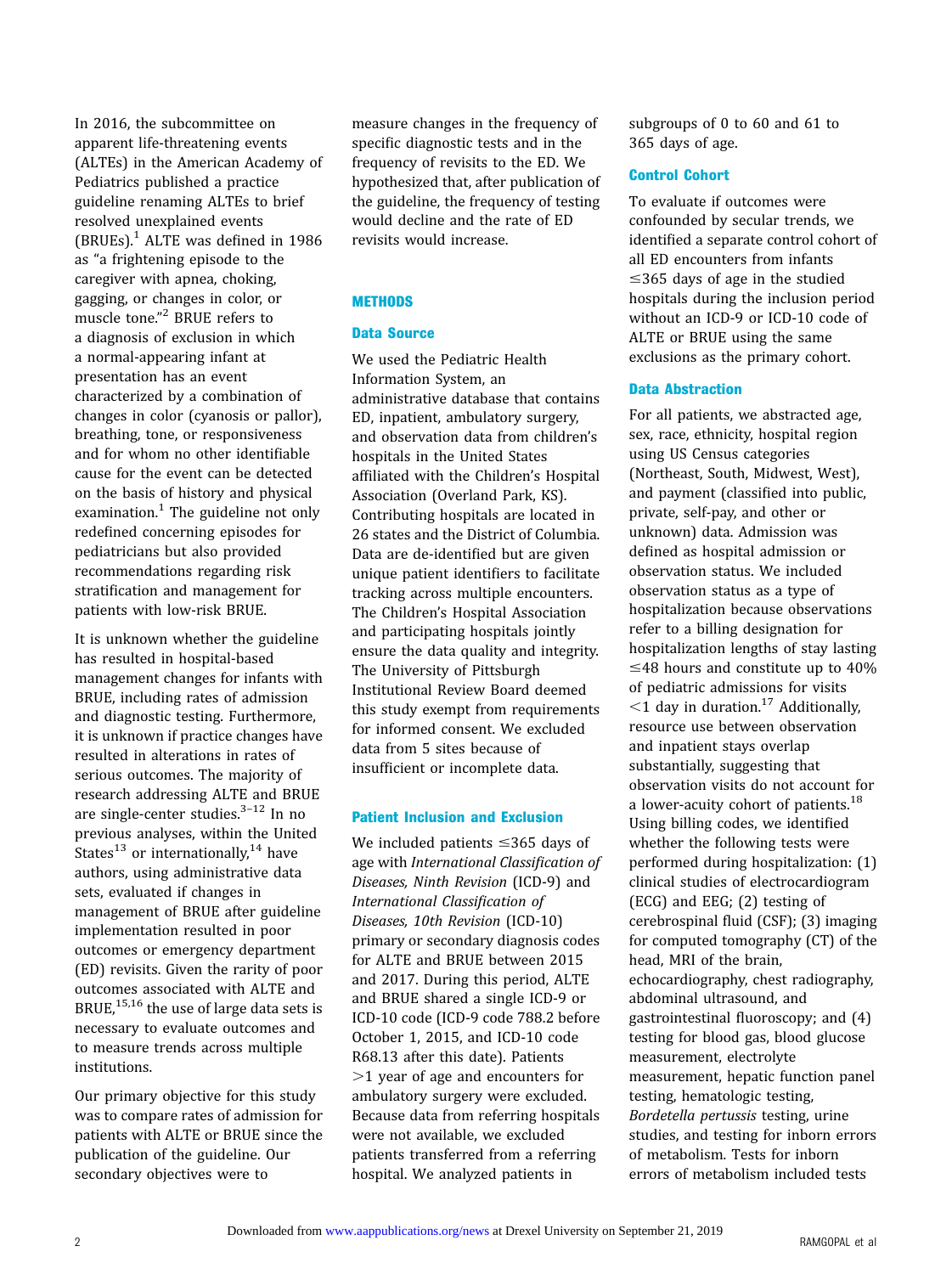for aldolase, alkaline phosphatase isoenzyme, amino acids and peptides, ammonia, angiotensin-converting enzyme, biotidinase, carbohydrate metabolites, carnitine, ceruloplasmin, copper, creatine kinase, cystatin, galactose, glucagon, glucose-6 phosphate dehydrogenase, glutathione reductase, hexosaminidase, homocysteine, ketone bodies, lactic acid, methylmalonic acid, mucopolysaccharides, pyruvate kinase, pyric acid, tyrosine, uric acid, and very long–chain fatty acid as well as tests for other specified amino acids and peptides, other specified carbohydrates and metabolites, other specified enzyme and isoenzymes, and phenylketonuria.

Because ALTE or BRUE may represent sentinel events of diseases with delayed presentations, we evaluated diagnoses on patient revisits. We used the International Classification of Diseases (ICD)–based diagnosis grouping system (DGS) developed by the Pediatric Emergency Care Applied Research Network (PECARN) Core Data Project, in which ICD-9 codes were reclassified to form 21 major groups with 5 levels of acuity.<sup>[19,20](#page-9-0)</sup> We converted ICD-10 codes to ICD-9 codes using the general equivalence mappings developed and maintained by the Centers for Medicare and Medicaid services.<sup>[21](#page-9-0)</sup> Because our interest lied in identifying potential missed pathologies, only diagnoses of high acuity, (severity scores of 4 and 5) were retained.<sup>[20](#page-9-0)</sup>

#### Analysis 1: ALTE or BRUE Management Before and After Guideline

Our primary outcome was rate of admission. Our secondary outcomes were rates of revisits and studies performed on index visit. We compared patients admitted in 2015 (2015 cohort; before guideline publication) with those seen in 2017 (2017 cohort; after guideline

publication) by reporting the difference in proportions with 95% confidence intervals (CIs). To assess for the interaction of secular trends on the rates of ALTE or BRUE management, we developed separate models for each variable of interest using multivariable logistic regression. Each variable of interest (ie, rate of admission, performance of chest radiography, etc) was used as an outcome. Covariates included time period (2015 or 2017), ALTE or BRUE diagnosis, and an interaction effect between an ALTE or BRUE diagnosis and the time period. A positive interaction effect for an outcome of interest would reveal an increasing rate of that outcome over time, irrespective of overall trends in patients (with inclusion of all patients in the control cohort), and a negative interaction effect would signify the opposite.

#### Analysis 2: Interrupted Time Series Analysis

We conducted an interrupted time series analysis (ITSA) with segmented linear regression models to evaluate trends of admission over time. An ITSA is a quasi-experimental methodology to evaluate the effect of sudden events (such as a dissemination of a guideline) on time series data. $22$  The ITSA allows for identification of both a discrete change of rate and changes in trends (ie, slope) related to the event. Our outcome was admission rate (admissions over total encounters), parceled into 1-week bins. We included eligible encounters for the week starting on January 4, 2015 (the first full week in the inclusion period), to December 24, 2017 (the last full week in the inclusion period). Because our aim was to assess for a change in rates of admission before and after guideline dissemination, patients from the year 2016 were included for this analysis. The intervention period was after the week ending April 30, 2016 (week 69), because the guideline was

electronically published April 25, 2016. We determined the baseline admission rate  $(60)$ , baseline trend over time in admission rate  $(\beta1)$ , and whether the introduction of the guideline was associated with a change in the outcome level  $(\beta 2)$  or a change in trend over time  $(\beta 3)$ using ordinary least squares regression. Autocorrelation was tested by using the generalized Durbin-Watson test. The study and control cohorts were analyzed separately. In a separate analysis for patients diagnosed with ALTE or BRUE presenting after guideline implementation (weeks 70–156), we performed linear regression to assess if the week of presentation (independent variable) was associated with a change in the number of patients diagnosed with this condition (dependent variable). We considered tests with  $P < .05$ statistically significant.

Analyses were conducted with R version 3.5.2 (R Foundation for Statistical Computing, Vienna, Austria; [https://www.R-project.org/\)](https://www.R-project.org/) and Stata version 15.1 (StataCorp LLC, College Station, TX).

### **RESULTS**

#### Study Inclusion

Of 16 556 infants identified from the initial search query, 9501 patients were retained in the cohort analysis and 13 977 were retained for the ITSA [\(Fig 1\)](#page-3-0). The control cohort included 1 386 190 patients.

#### Analysis 1: Admissions, Interventions, and Revisits in **Cohorts**

#### **Demographics**

A total of 5508 patients were 0 to 60 days of age (3238 in the 2015 cohort and 2270 in the 2017 cohort), and 3993 patients were 61 to 365 days of age (2370 in the 2015 cohort and 1623 in the 2017 cohort) (Table 1). There were 26.8% less 0 to 60-day-old patients and 31.5% less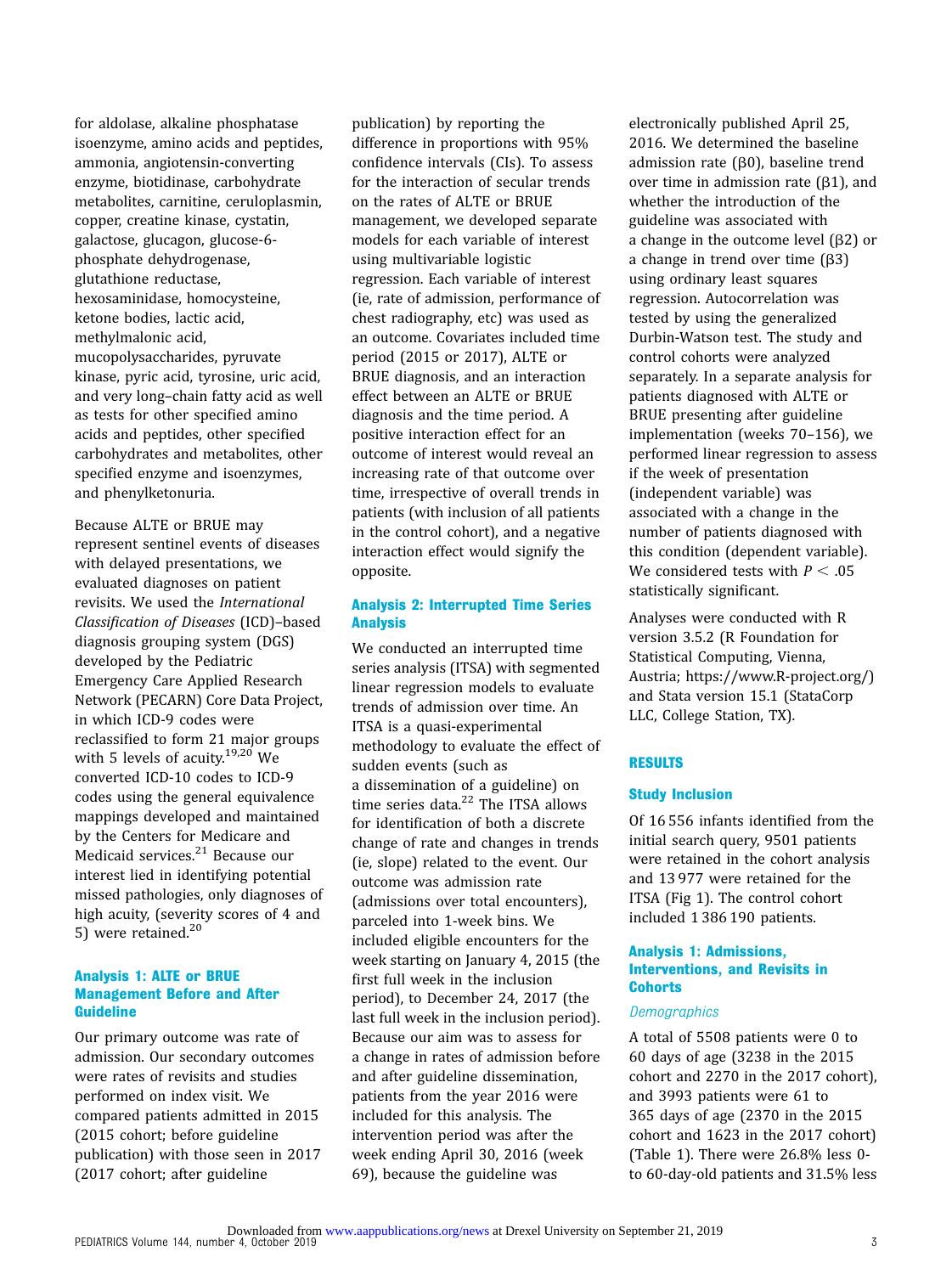<span id="page-3-0"></span>



61- to 365-day-old patients in the 2017 cohort compared with the 2015 cohort. Overall rates of high-acuity diagnoses were lower in the 2017 cohort (Table 2).

#### Admissions and Interventions on Initial Visit

The proportions of admissions in the 2017 cohort were lower than in the 2015 cohort in both age groups, particularly for infants 61 to 365 days of age (from 86.2% in 2015 to 68.2% in 2017; percent difference: 18.0% [95% CI, 15.3% to 20.7%]) (Table 3). Across both age groups, patients in 2017 had lower rates of EEGs, brain MRIs, chest radiographs, complete blood counts, electrolyte studies, hepatic function panels, and urinalyses performed. Infants 0 to 60 days of age had lower rates of blood gas measurement, capillary

blood sugar testing, head CT, metabolic studies, and CSF testing performed in the 2017 cohort.

#### **Revisits**

In patients 0 to 60 days of age, the proportion with 3-day revisits were slightly lower in the 2017 cohort compared with the 2015 cohort (from 5.2% in 2015 to 3.7% in 2017; percent difference: 1.5% [95% CI, 0.4% to 2.6%]). In all other tested return periods, revisit rates were similar (Table 4). Rates of clinical testing [\(Supplemental Table 6](https://pediatrics.aappublications.org/lookup/suppl/doi:10.1542/peds.2019-0375/-/DCSupplemental/)) and significant diagnoses during revisits were similar [\(Supplemental Table 7](https://pediatrics.aappublications.org/lookup/suppl/doi:10.1542/peds.2019-0375/-/DCSupplemental/)).

#### Comparison With Control Cohort

The control cohort included 458 476 patients in 2015 and 464 616 in 2017. Diagnoses on initial visits are presented in [Supplemental Table 8.](https://pediatrics.aappublications.org/lookup/suppl/doi:10.1542/peds.2019-0375/-/DCSupplemental/)

The difference in proportions for all outcomes was  $\langle 1\%$  ([Supplemental](https://pediatrics.aappublications.org/lookup/suppl/doi:10.1542/peds.2019-0375/-/DCSupplemental/) [Table 9](https://pediatrics.aappublications.org/lookup/suppl/doi:10.1542/peds.2019-0375/-/DCSupplemental/)). For outcomes of admission (EEG, head CT, brain MRI, chest radiography, upper gastrointestinal series, blood gas measurement, capillary blood sugar measurement, complete blood count, electrolyte studies, hepatic function studies, CSF testing, urinalyses, metabolic studies, and 3-day revisits), there was a negative interaction between time and ALTE or BRUE diagnosis [\(Supplemental Table 10](https://pediatrics.aappublications.org/lookup/suppl/doi:10.1542/peds.2019-0375/-/DCSupplemental/)), suggesting that the decreased rates of these outcomes in patients with ALTE or BRUE are independent of secular trends over time.

#### Analysis 2: ITSA

Of 13 977 patients included for ITSA, 8120 (58.1%) were 0 to 60 days of age and 5857 (41.9%) were 61 to 365 days of age. The starting level of admission proportion  $(\beta 0)$  was 0.897 and 0.865 in infants 0 to 60 days of age and 61 to 365 days of age, respectively, without a detectable trend over time in either group  $(\beta 1)$ . Guideline publication was associated with an immediate change in the rate of admission  $(\beta 2)$  for infants 0 to 60 days of age  $(-0.047; 95%$  CI,  $-0.077$  to  $-0.017$ ;  $P = .002$ ) and for infants 61 to 365 days of age  $(-0.046; 95\% \text{ CI}, -0.086 \text{ to } -0.007;$  $P = .022$ ). Guideline publication was not associated with any change in trend in admission rates  $(\beta 3)$  for infants 0 to 60 days of age, but rates of admission decreased weekly after guideline publication for infants 61 to 365 days of age  $(-0.002; 95% \text{ CI},$  $-0.003$  to  $-0.001$ ;  $P < .001$ ) (Table 5, [Fig 2](#page-7-0)). A control ITSA of 1 378 332 ED encounters (258 882 infants 0–60 days of age and 1 119 450 infants 61–365 days of age) during the same period did not reveal changes in the level or slope of admissions [\(Supplemental Table 11](https://pediatrics.aappublications.org/lookup/suppl/doi:10.1542/peds.2019-0375/-/DCSupplemental/)). After guideline implementation, there was no weekly trend in rates of diagnosis of BRUE for patients overall (slope: 0.00;  $P = .96$ ) or for patients in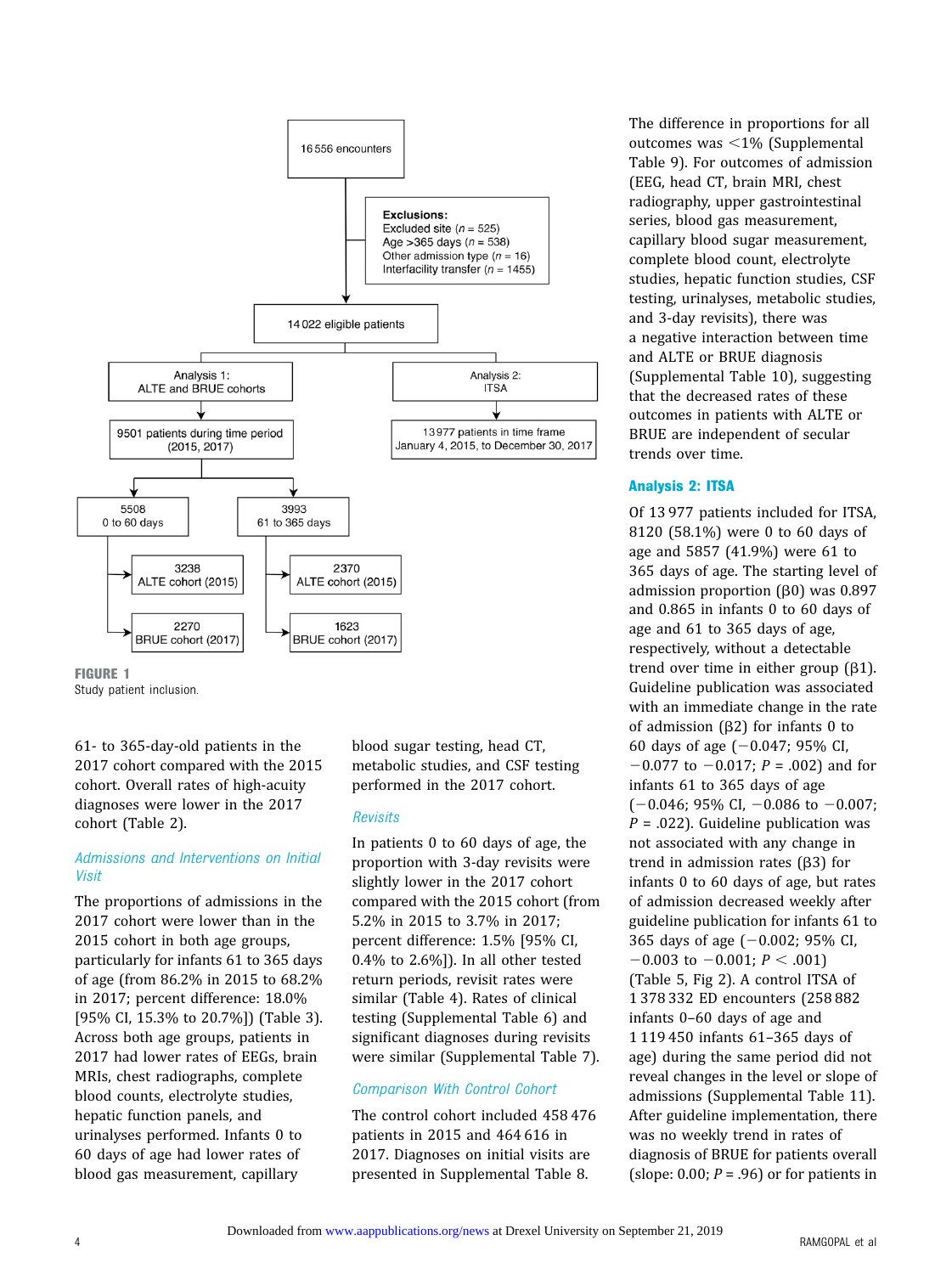| <b>TABLE 1</b> Demographics of Included Infants in the 2015 and 2017 Cohorts |
|------------------------------------------------------------------------------|
|------------------------------------------------------------------------------|

|                                     | Total                     | 2015 Cohort  | 2017 Cohort              |
|-------------------------------------|---------------------------|--------------|--------------------------|
| Patients 0-60 d of age              |                           |              |                          |
| No. ED encounters                   | 5508                      | 3238         | 2270                     |
| Age, median (IQR), d                | $25(12-41)$               | $25(12-41)$  | $24(11-41)$              |
| No. boys (%)                        | 2594 (47.1)               | 1520 (46.9)  | 1074 (47.3)              |
| Race, n (%)                         |                           |              |                          |
| White                               | 3002 (54.5)               | 1784 (55.1)  | 1218 (53.7)              |
| African American                    | 1316 (23.9)               | 777 (24.0)   | 539 (23.7)               |
| Asian American                      | 79 (1.4)                  | 48 (1.5)     | 31(1.4)                  |
| Other or unknown                    | 1111 (20.2)               | 629 (19.4)   | 482 (21.2)               |
| Ethnicity, n (%)                    |                           |              |                          |
| Hispanic                            | 1181 (21.4)               | 683 (21.1)   | 498 (21.9)               |
| Not Hispanic                        | 3925 (71.3)               | 2333 (72.1)  | 1592 (70.1)              |
| Not known                           | 402 (7.3)                 | 222 (6.9)    | 180 (7.9)                |
| Geographic region, n (%)            |                           |              |                          |
| Midwest                             | 1184 (21.5)               | 711 (22.)    | 473 (20.8)               |
| South                               | 2497 (45.3)               | 1475 (45.6)  | 1022 (45.0)              |
| Northeast                           | 803 (14.6)                | 455 (14.1)   | 348 (15.3)               |
| West                                | 1024 (18.6)               | 597 (18.4)   | 427 (18.8)               |
| Payment, n (%)                      |                           |              |                          |
| Public insurance                    | 3796 (68.9)               | 2274 (70.2)  | 1522 (67.0)              |
| Private insurance                   | 1434 (26.0)               | 839 (25.9)   | 595 (26.2)               |
| Self-pay                            | 159 (2.9)                 | 85 (2.6)     | 74 (3.3)                 |
| Other or unknown                    | 119(2.2)                  | 40 (1.2)     | 79 (3.5)                 |
| Patients 61-365 d of age            |                           |              |                          |
| No. ED encounters                   | 3993                      | 2370         | 1623                     |
| Age, median (IQR), d                | 113 (80-182)              | 113 (81-178) | 112 (80-186)             |
| No. boys (%)                        | 2080 (52.1)               | 1243 (52.4)  | 837 (51.6)               |
| Race, $n$ $(\%)$                    |                           |              |                          |
| White                               | 2294 (57.5)               | 1370 (57.8)  | 924 (56.9)               |
| African American                    | 823 (20.6)                | 491 (20.7)   | 332 (20.5)               |
| Asian American                      | 52(1.3)                   | 33(1.4)      | 19(1.2)                  |
| Other or unknown                    | 824 (20.6)                | 476 (20.1)   | 348 (21.4)               |
| Ethnicity, n (%)                    |                           |              |                          |
| Hispanic                            | 865 (21.7)                | 501(21.1)    | 364 (22.4)               |
| Not Hispanic                        | 2846 (71.3)               | 1723 (72.7)  | 1123 (69.2)              |
| Not known                           | 282 (7.1)                 | 146(6.2)     | 136 (8.4)                |
| Geographic region, n (%)<br>Midwest |                           | 529 (22.3)   |                          |
| South                               | 845 (21.2)<br>1784 (44.7) | 1049 (44.3)  | 316 (19.5)<br>735 (45.3) |
| Northeast                           |                           | 305 (12.9)   |                          |
| West                                | 538 (13.5)<br>826 (20.7)  | 487 (20.5)   | 233 (14.4)<br>339 (20.9) |
|                                     |                           |              |                          |
| Payment, n (%)<br>Public insurance  | 2837 (71.0)               | 1719 (72.5)  | 1118 (68.9)              |
| Private insurance                   | 999 (25.0)                | 582 (24.6)   | 417 (25.7)               |
| Self-pay                            | 77 (1.9)                  | 44 (1.9)     | 33 (2.0)                 |
| Other or unknown                    | 80(2.0)                   |              | 55 (3.4)                 |
|                                     |                           | 25(1.1)      |                          |

IQR, interquartile range.

the 0- to 60-day (slope: 0.01;  $P = .84$ ) or 61- to 365-day (slope:  $-0.01; P =$ .62) age groups assessed by linear regression.

#### **DISCUSSION**

Through an evaluation of a large nationally representative registry of pediatric hospitals, we identified significant reductions in rates of

admission and diagnostic testing for patients with ALTE or BRUE in 2017 compared with those with ALTE or BRUE in 2015. Additionally, the proportion of infants diagnosed with BRUE or ALTE in 2017 was ∼25% lower than that of infants diagnosed with BRUE or ALTE in 2015. After publication of the guideline, the admission rate for infants aged 61 to 365 days with BRUE or ALTE

decreased steadily over the next 20 months.

The rate of admissions for patients with ALTE or BRUE in 2017 was lower than the rate of admissions for patients diagnosed with ALTE or BRUE in 2015, particularly for older infants. Although the guideline does not clearly recommend dispositions for patients, it does aim to reduce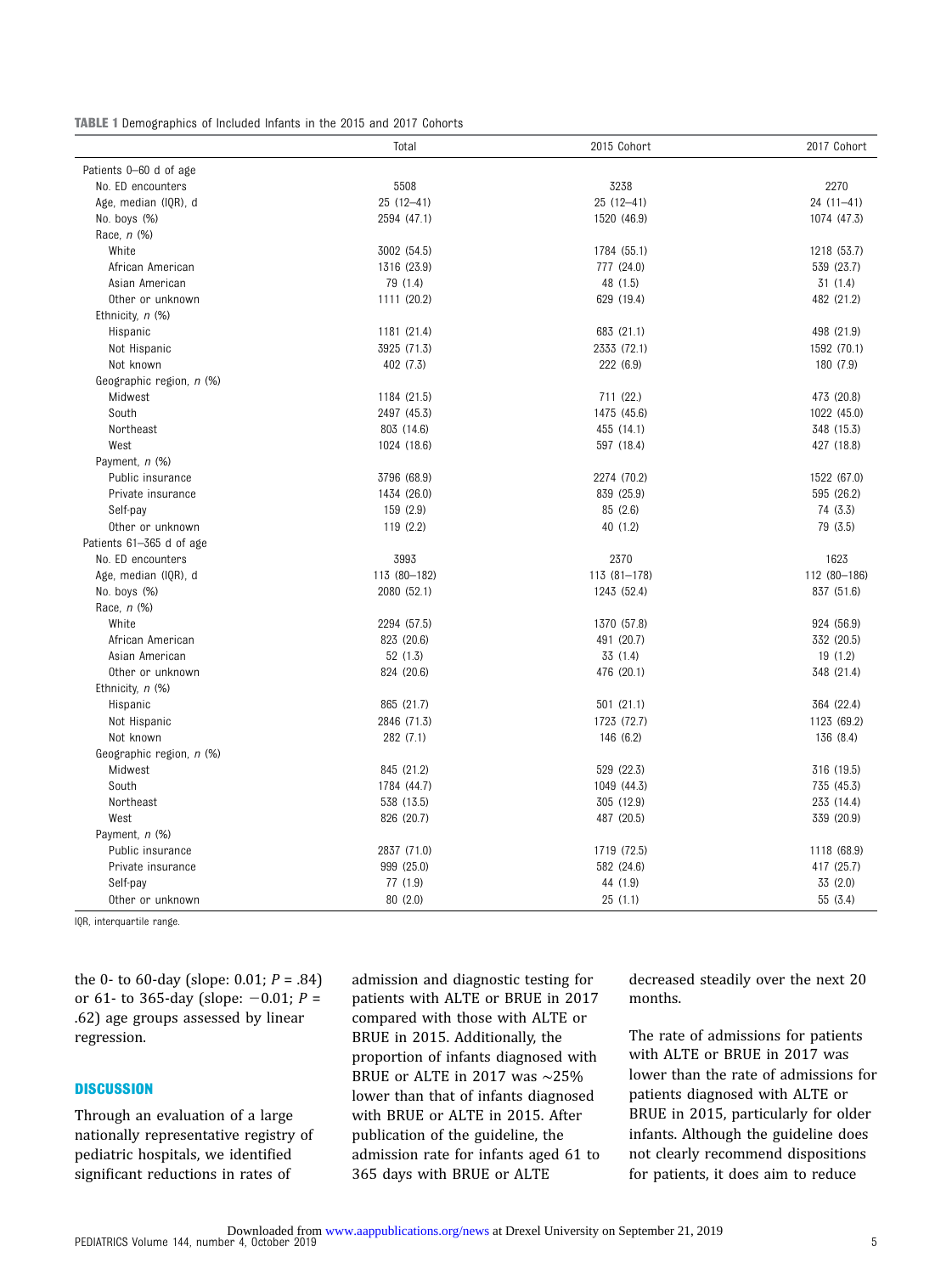TABLE 2 Associated Diagnoses of High Acuity (PECARN DGS Severity Scores 4 and 5) From Initial Visits for Infants in the 2015 and 2017 Study Cohorts

|                                                      |                                  | $0 - 60$ d of Age                       |                                                |                                             | 61-365 d of Age                         |                                                |
|------------------------------------------------------|----------------------------------|-----------------------------------------|------------------------------------------------|---------------------------------------------|-----------------------------------------|------------------------------------------------|
|                                                      | 2015<br>Cohort<br>$(n = 3238)$ . | 2017 Cohort $(n =$<br>$2270$ ).<br>n(%) | Percentage<br>Difference<br>$(95% \text{ Cl})$ | 2015 Cohort<br>$(n = 2370)$ .<br>$\sqrt{n}$ | 2017 Cohort $(n =$<br>$1623$ ).<br>n(%) | Percentage<br>Difference<br>$(95% \text{ Cl})$ |
|                                                      | n(%)                             |                                         |                                                | (% )                                        |                                         |                                                |
| Patients with additional diagnosis                   | 954 (29.5)                       | 582 (25.6)                              | 3.8 $(1.4 \text{ to } 6.2)^a$                  | 679 (28.6)                                  | 377 (23.2)                              | 5.4 (2.6 to 8.2) <sup>a</sup>                  |
| Allergic, immunologic, and rheumatologic             | 1(0.0)                           | 0(0.0)                                  | $0.0$ (-0.1 to 0.1)                            | 1(0.0)                                      | 0(0.0)                                  | $0.0$ (-0.1 to 0.2)                            |
| Child abuse                                          | 0(0.0)                           | 0(0.0)                                  |                                                | 1(0.0)                                      | 0(0.0)                                  | $0.0$ (-0.1 to 0.2)                            |
| Circulatory and cardiovascular disease               | 96 (3.0)                         | 27(1.2)                                 | 1.8 (1.0 to $2.5$ ) <sup>a</sup>               | 114(4.8)                                    | 69 (4.3)                                | $0.6$ (-0.8 to 1.9)                            |
| Eye disease                                          | 1(0.0)                           | 0(0.0)                                  | $0.0$ (-0.1 to 0.1)                            | 1(0.0)                                      | 0(0.0)                                  | $0.0$ (-0.1 to 0.2)                            |
| Endocrine, metabolic, and nutritional<br>disease     | 47 (1.5)                         | 35(1.5)                                 | $-0.1$ ( $-0.8$ to 0.6)                        | 52 (2.2)                                    | 25(1.5)                                 | $0.7$ (-0.2 to 1.5)                            |
| ENT, dental, and mouth disease                       | 78 (2.4)                         | 34 (1.5)                                | 0.9 (0.1 to 1.7) <sup>a</sup>                  | 50(2.1)                                     | 5(0.3)                                  | 1.8 $(1.1 \text{ to } 2.5)^{a}$                |
| Fluid and electrolyte disorders                      | 22(0.7)                          | 15(0.7)                                 | $0.0$ (-0.4 to 0.5)                            | 31(1.3)                                     | 19(1.2)                                 | $0.1$ (-0.6 to 0.9)                            |
| Gastrointestinal disease                             | 12(0.4)                          | 2(0.1)                                  | $0.3$ (0.0 to 0.6)                             | 6(0.3)                                      | 2(0.1)                                  | $0.1$ (-0.2 to 0.4)                            |
| Genital and reproductive disease                     | 0(0.0)                           | 1(0.0)                                  | $0.0$ (-0.2 to 0.1)                            | 0(0.0)                                      | 0(0.0)                                  |                                                |
| Hematologic disease                                  | 13(0.4)                          | 7(0.3)                                  | $0.1$ (-0.3 to 0.4)                            | 3(0.1)                                      | 1(0.1)                                  | $0.1$ (-0.2 to 0.3)                            |
| Musculoskeletal and connective-tissue<br>disease     | 1(0.0)                           | 0(0.0)                                  | $0.0$ (-0.1 to 0.1)                            | 1(0.0)                                      | 2(0.1)                                  | $-0.1$ ( $-0.3$ to 0.2)                        |
| Neoplastic disease (cancer, not benign<br>neoplasms) | 0(0.0)                           | 0(0.0)                                  |                                                | 0(0.0)                                      | 1(0.1)                                  | $-0.1$ (-0.2 to 0.1)                           |
| Neurologic disease                                   | 100(3.1)                         | 55 (2.4)                                | $0.7$ (-0.2 to 1.6)                            | 132 (5.6)                                   | 55 (3.4)                                | 2.2 (0.9 to $3.5$ ) <sup>a</sup>               |
| Psychiatric, behavioral, and substance<br>abuse      | 1(0.0)                           | 0(0.0)                                  | $0.0$ (-0.1 to 0.1)                            | 0(0.0)                                      | 1(0.1)                                  | $0.0$ (-0.2 to 0.1)                            |
| Respiratory disease                                  | 433 (13.4)                       | 224 (9.9)                               | 3.5 (1.8 to 5.2) <sup>a</sup>                  | 397 (16.8)                                  | 259 (16.0)                              | $0.8$ (-1.6 to 3.2)                            |
| Skin, dermatologic, and soft-tissue<br>disease       | 0(0.0)                           | 0(0.0)                                  |                                                | 0(0.0)                                      | 0(0.0)                                  |                                                |
| Systemic states                                      | 53(1.6)                          | 46 (2.0)                                | $-0.4$ ( $-1.2$ to 0.4)                        | 49 (2.1)                                    | 46 (2.8)                                | $-0.8$ ( $-1.8$ to 0.3)                        |
| Toxicological emergencies                            | 0(0.0)                           | 0(0.0)                                  |                                                | 2(0.1)                                      | 0(0.0)                                  | $0.1$ (-0.1 to 0.3)                            |
| Trauma                                               | 2(0.1)                           | 0(0.0)                                  | $0.1$ (-0.1 to 0.2)                            | 7(0.3)                                      | 0(0.0)                                  | $0.3$ (0.0 to 0.6) <sup>a</sup>                |
| Urinary tract disease                                | 16(0.5)                          | 9(0.4)                                  | $0.1$ (-0.3 to 0.5)                            | 10(0.4)                                     | 1(0.1)                                  | 0.4 (0.0 to 0.7) <sup>a</sup>                  |
| 0ther                                                | 365 (11.3)                       | 241 (10.6)                              | $0.7$ (-1.1 to 2.4)                            | 35(1.5)                                     | 14(0.9)                                 | $0.6$ (-0.1 to 1.3)                            |

Because patients may have >1 high-acuity diagnosis, summed numbers of individual diagnoses do not equal total patients with high-acuity diagnoses. ENT, ear, nose, and throat: --, not applicable

a 95% CIs do not cross 0.

rates of clinical, radiologic, and laboratory testing for patients with low-risk BRUE. This reduction did not appear to increase the rate of revisits. A decreased rate of testing additionally carries the benefit of decreased requirement for venipuncture, radiation exposure, hospital length of stay, and cost. Previous concerns for missed sudden infant death syndrome led experts to initially recommend routine admission for all patients with ALTE.[7](#page-8-0),[23,24](#page-9-0) Subsequent research has revealed that the majority of patients with ALTE do not require hospitalization. $11,12,14,25,26$  $11,12,14,25,26$  $11,12,14,25,26$  $11,12,14,25,26$  $11,12,14,25,26$  Because BRUE is a diagnosis of exclusion, this group may have an even lower requirement for admission and

cardiorespiratory monitoring, although this will require further prospective evaluation. Additionally, associated high-acuity diagnoses for patients in 2017 were lower in both initial visits and revisits, which may relate to the changing case definition of BRUE, resulting in a cohort of patients with lower acuity who require less testing. Notably, we found a reduction in rates of admission and diagnostic testing in infants 0 to 60 days of age, a group that is at higher risk on the basis of age, despite the fact that the guideline does not provide recommendations to this subset of infants. We were unable to classify infants 61 to 365 days of age within this administrative data set into low- and higher-risk groups

using billing data. However, in our evaluation of the number of infants diagnosed with BRUE after guideline implementation, we did not identify a statistically significant declining rate of patients with BRUE from week to week, suggesting that the lower rate of admissions was not only because the diagnosis of BRUE was being applied toward a smaller but progressively lower-risk group of infants over time, although the possibility of a type II error remains.

Fewer patients were diagnosed with ALTE or BRUE in 2017 than those diagnosed with ALTE in 2015. This difference is likely because BRUE is a diagnosis of exclusion. ALTE has previously been associated with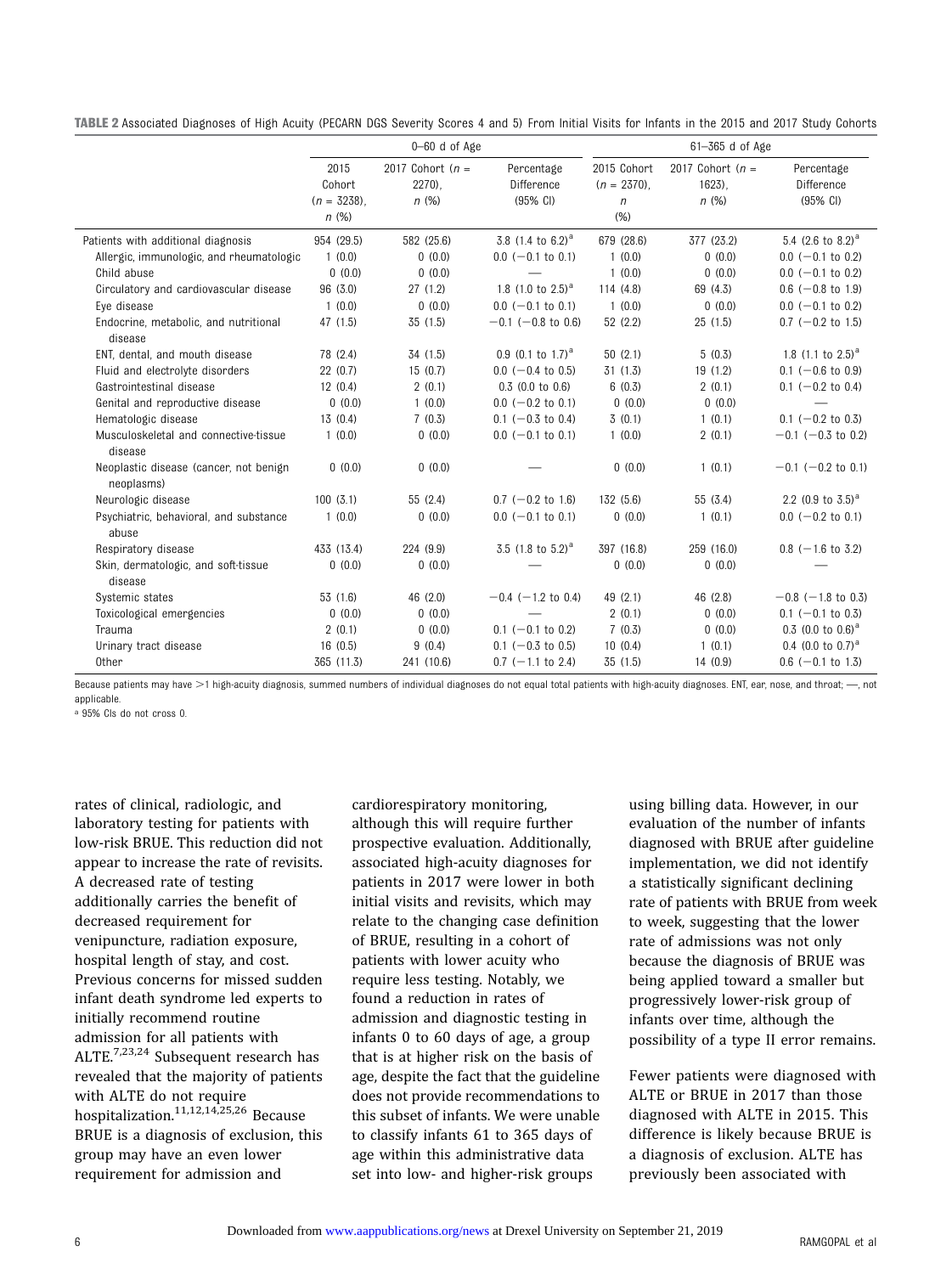TABLE 3 Rates of Admission and Evaluations Performed for Infants in the 2015 and 2017 Study Cohorts

|                               | 0-60 d of Age                         |                                     |                                          | 61-365 d of Age                       |                                     |                                    |
|-------------------------------|---------------------------------------|-------------------------------------|------------------------------------------|---------------------------------------|-------------------------------------|------------------------------------|
|                               | 2015 Cohort<br>$(n = 3238)$ ,<br>n(%) | 2017 Cohort ( $n = 2270$ ).<br>n(%) | Percent Difference<br>$(95% \text{ Cl})$ | 2015 Cohort<br>$(n = 2370)$ .<br>n(%) | 2017 Cohort ( $n = 1623$ ).<br>n(%) | Percent Difference<br>(95% CI)     |
| Admitted from ED              | 2908 (89.8)                           | 1910 (84.1)                         | 5.7 (3.8 to 7.5) <sup>a</sup>            | 2043 (86.2)                           | 1107 (68.2)                         | 18.0 (15.3 to 20.7) <sup>a</sup>   |
| Clinical investigations       |                                       |                                     |                                          |                                       |                                     |                                    |
| ECG                           | 1230 (38.0)                           | 905 (39.9)                          | $-1.9$ (-4.5 to 0.8)                     | 924 (39.0)                            | 630 (38.8)                          | $0.2$ (-0.3 to 3.3)                |
| EEG                           | 390 (12.0)                            | 200(8.8)                            | 3.2 (1.6 to 4.9) <sup>a</sup>            | 452 (19.1)                            | 257 (15.8)                          | 3.2 (0.8 to 5.7) <sup>a</sup>      |
| Radiology studies             |                                       |                                     |                                          |                                       |                                     |                                    |
| Head CT                       | 253 (7.8)                             | 133 (5.9)                           | 2.0 $(0.6 \text{ to } 3.3)^a$            | 240(10.1)                             | 151 (9.3)                           | $0.8$ $(-1.1$ to 2.7)              |
| <b>Brain MRI</b>              | 124(3.8)                              | 58 (2.6)                            | 1.3 (0.3 to 2.2) <sup>a</sup>            | 146(6.2)                              | 76 (4.7)                            | 1.5 (0.0 to $2.9$ ) <sup>a</sup>   |
| Echocardiogram                | 406 (12.5)                            | 273 (12.0)                          | $0.5$ ( $-1.3$ to 2.3)                   | 254 (10.7)                            | 147(9.1)                            | $1.7$ (-0.3 to 3.6)                |
| Chest radiograph              | 1515 (46.8)                           | 839 (37.0)                          | 9.8 (7.2 to $12.5$ ) <sup>a</sup>        | 1144 (48.3)                           | 597 (36.8)                          | 11.5 (8.3 to $14.6$ ) <sup>a</sup> |
| Abdominal sonogram            | 109(3.4)                              | 76 (3.3)                            | $0.0$ (-1.0 to 1.0)                      | 78 (3.3)                              | 44 (2.7)                            | $0.6$ (-0.5 to 1.7)                |
| Upper gastrointestinal series | 128(4.0)                              | 45(2.0)                             | 2.0 $(1.1 \text{ to } 2.9)^{a}$          | 84 (3.5)                              | 41(2.5)                             | $1.0$ (-0.1 to 2.1)                |
| Laboratory studies            |                                       |                                     |                                          |                                       |                                     |                                    |
| Blood gas                     | 389 (12.0)                            | 216(9.5)                            | 2.5 (0.8 to 4.2) <sup>a</sup>            | 274 (11.6)                            | 160(9.9)                            | 1.7 $(-0.3$ to 3.7)                |
| Capillary blood sugar         | 749 (23.1)                            | 435 (19.2)                          | 4.0 $(1.8 \text{ to } 6.2)^a$            | 440 (18.6)                            | 274 (16.9)                          | $1.7$ (-0.8 to 4.1)                |
| Complete blood count          | 1580 (48.8)                           | 860 (37.9)                          | 10.9 (8.2 to $13.6$ ) <sup>a</sup>       | 1049 (44.3)                           | 555 (34.2)                          | 10.1 (7.0 to $13.2$ ) <sup>a</sup> |
| Electrolyte studies           | 1508 (46.6)                           | 872 (38.4)                          | 8.2 (5.5 to $10.8$ ) <sup>a</sup>        | 1065 (44.9)                           | 593 (36.5)                          | 8.4 (5.3 to $11.5$ ) <sup>a</sup>  |
| Hepatic function studies      | 1059 (32.7)                           | 646 (28.5)                          | 4.2 (1.7 to 6.7) <sup>a</sup>            | 583 (24.6)                            | 339 (20.9)                          | 3.7 $(1.0 \text{ to } 6.4)^a$      |
| CSF studies                   | 545 (16.8)                            | 265 (11.7)                          | 5.2 (3.3 to $7.0$ ) <sup>a</sup>         | 127(5.4)                              | 67(4.1)                             | $1.2$ (-0.1 to 2.6)                |
| Urinalysis                    | 940 (29.0)                            | 501 (22.1)                          | 7.0 $(4.6 \text{ to } 9.3)^a$            | 525 (22.2)                            | 264 (16.3)                          | 5.9 $(3.4 \text{ to } 8.4)^a$      |
| Metabolic studies             | 281 (8.7)                             | 144 (6.3)                           | 2.3 (0.9 to $3.8$ ) <sup>a</sup>         | 205(8.6)                              | 116(7.1)                            | $1.5$ (-0.2 to 3.2)                |
| B pertussis testing           | 21(0.6)                               | 14(0.6)                             | $0.0$ (-0.4 to 0.5)                      | 36(1.5)                               | 15(0.9)                             | $0.6$ (-0.1 to 1.3)                |

a 95% CIs do not cross 0.

nonaccidental trauma, $3-5$  $3-5$  $3-5$  seizures, $6,7$ infections, $27$  metabolic disease, $28$  and cardiac disease.<sup>[8](#page-8-0)</sup> The association of these and other diagnoses with BRUE remains unexplored. Patients with corresponding historical or physical examination characteristics for a secondary condition would not fit under the diagnostic criteria for BRUE. Two retrospective singlecenter studies have revealed widely varying proportions of patients with ALTE who meet criteria for BRUE. $9,10$  In our review of a single-center prospective registry, approximately half of patients diagnosed with ALTE met criteria for BRUE, although patients

with higher-risk BRUE and ALTE had similar rates of deleterious health outcomes, including repeat ALTE events, trauma, airway abnormalities, and infection.<sup>[29](#page-9-0)</sup> Our finding that patients with BRUE had lower rates of serious diagnoses on their initial visit supports appropriate guideline use and the classification of BRUE toward a subset of patients with lower rates of significant comorbid disease. However, it is notable that significant outcomes in patients with BRUE were not eliminated entirely, suggesting that a high degree of vigilance is required in the evaluation of these patients. $1$ 

These findings have implications for research efforts. The test characteristics of the guideline require prospective validation. Because a goal of the guideline is to promote the development of distinct ICD codes for low- and high-risk BRUE, future research may be able to identify the rates of serious pathology, including traumatic, cardiac, neurologic, and infectious diagnoses in patients categorized as having low-risk BRUE.

Our study is subject to the limitations of using administrative databases, including limitations with detail availability and coding accuracy.[30](#page-9-0)

#### TABLE 4 Rates of Repeat Visits for Patients in the 2015 and 2017 Study Cohorts

|               | $0 - 60$ d of Age                   |                                                             |                                  | $61 - 365$ d of Age                                                        |                |                                           |
|---------------|-------------------------------------|-------------------------------------------------------------|----------------------------------|----------------------------------------------------------------------------|----------------|-------------------------------------------|
|               | 2015 Cohort ( $n = 3238$ ), $n$ (%) | 2017 Cohort ( $n=$<br>$2270$ , n $\left(\frac{9}{6}\right)$ | $(95\% \, \text{Cl})$            | Percent Difference 2015 Cohort ( $n = 2370$ ), $n$ (%) 2017 Cohort ( $n =$ | 1623). $n$ (%) | Percent Difference<br>$(95\% \text{ Cl})$ |
| 3-d revisits  | 168 (5.2)                           | 84 (3.7)                                                    | 1.5 (0.4 to $2.6$ ) <sup>a</sup> | 138 (5.8)                                                                  | 111(6.8)       | $-1.0$ ( $-2.6$ to 0.6)                   |
| 7-d revisits  | 256 (7.9)                           | 150(6.6)                                                    | $1.3$ (-0.1 to 2.7)              | 208(8.8)                                                                   | 164(10.1)      | $-1.3$ ( $-3.2$ to 0.6)                   |
| 30-d revisits | 561 (17.3)                          | 370 (16.3)                                                  | $1.0$ (-1.0 to 3.1)              | 409 (17.3)                                                                 | 318 (19.6)     | $-2.3$ ( $-4.8$ to 0.2)                   |
| No revisit    | 2677 (82.7)                         | 1900 (83.7)                                                 | $-1.0$ ( $-3.1$ to 1.0)          | 1961 (82.7)                                                                | 1305 (80.4)    | $2.3$ (-0.2 to 4.8)                       |

a 95% CIs do not cross 0.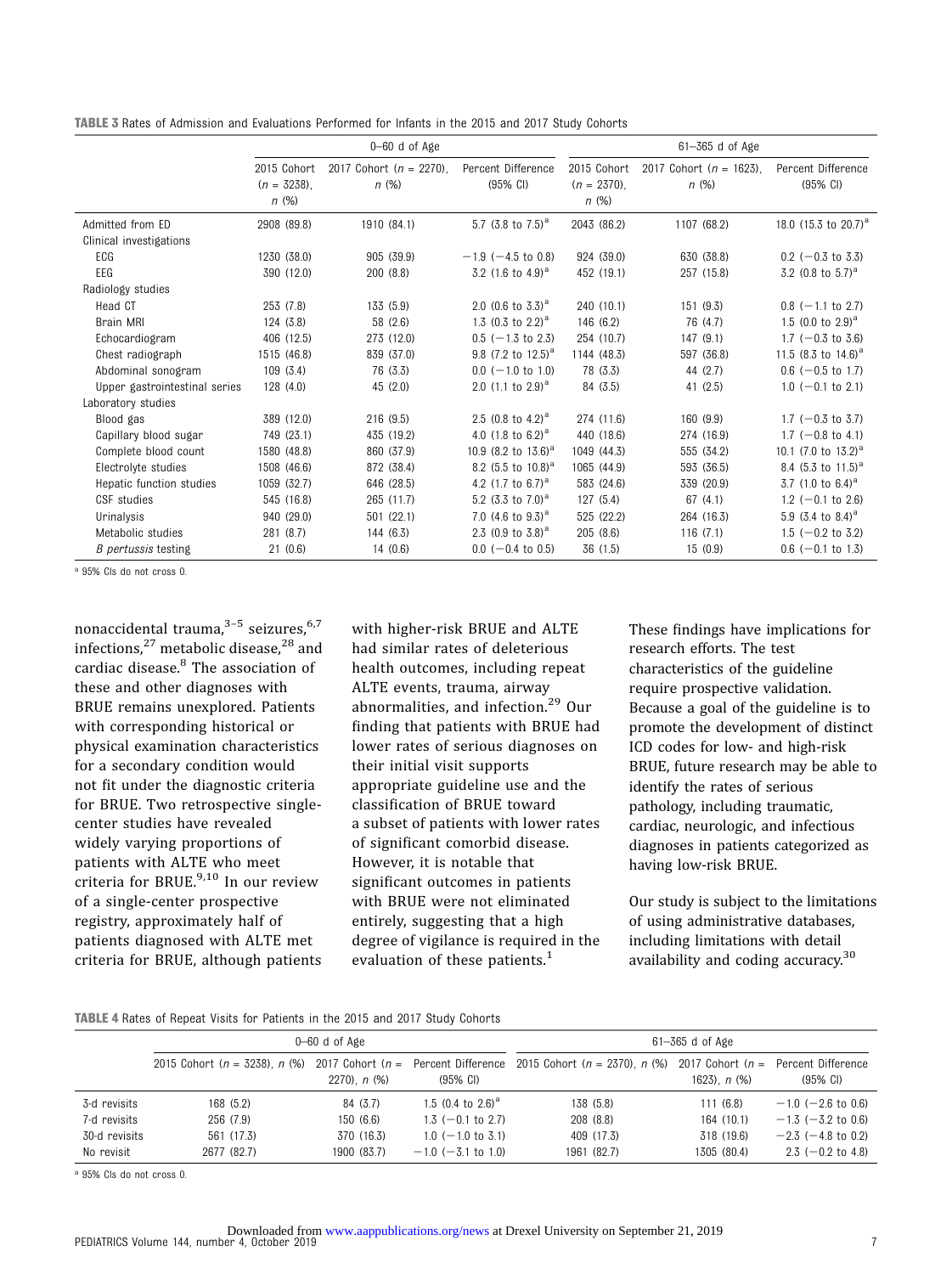<span id="page-7-0"></span>TABLE 5 ITSA of Weekly Admission Rates for Patients in the Study Cohort Before and After Guideline Publication

| 0.897 (0.882 to 0.913)            | < 0.01            |
|-----------------------------------|-------------------|
| $0.000$ (0.000 to 0.001)          | .517              |
| $-0.047$ (-0.077 to -0.017)       | .002              |
| $0.000 (-0.001 to 0.000)$         | .214              |
| $0.000 (-0.001$ to $0.000)$       | .273              |
|                                   |                   |
| $0.865$ (0.840 to 0.891)          | < 0.01            |
| $0.000 (-0.001 to 0.000)$         | .605              |
| $-0.046$ (-0.086 to -0.007)       | .022              |
| $-0.002$ ( $-0.003$ to $-0.001$ ) | < 0.01            |
| $-0.002$ ( $-0.003$ to $-0.001$ ) | < 0.01            |
|                                   | Estimate (95% CI) |

Our intention a priori was to identify changes in management of BRUE after the implementation of a guideline. However, changes in rates of diagnoses of BRUE compared with

ALTE require historical and physical examination data, which are not present in the Pediatric Health Information System. As such, we were unable to review cases for diagnostic suitability for ALTE or BRUE or to classify patients with BRUE into lowand higher-risk groups. Although this study was performed in the time period during which ICD codes



#### FIGURE 2

ITSA revealing predicted (solid line) and actual (discrete points) proportions of admissions for infants in weekly bins over the tested period. The dashed line represents date corresponding to electronic publication of the CPG. A, Infants 0 to 60 days of age with a diagnosis code for ALTE or BRUE. B, Infants 61 to 365 days of age with a diagnosis code for ALTE or BRUE. C, All infants 0 to 60 days of age evaluated in the ED with all other diagnoses. D, All infants 61 to 365 days of age evaluated in the ED with all other diagnoses. CPG, clinical practice guideline.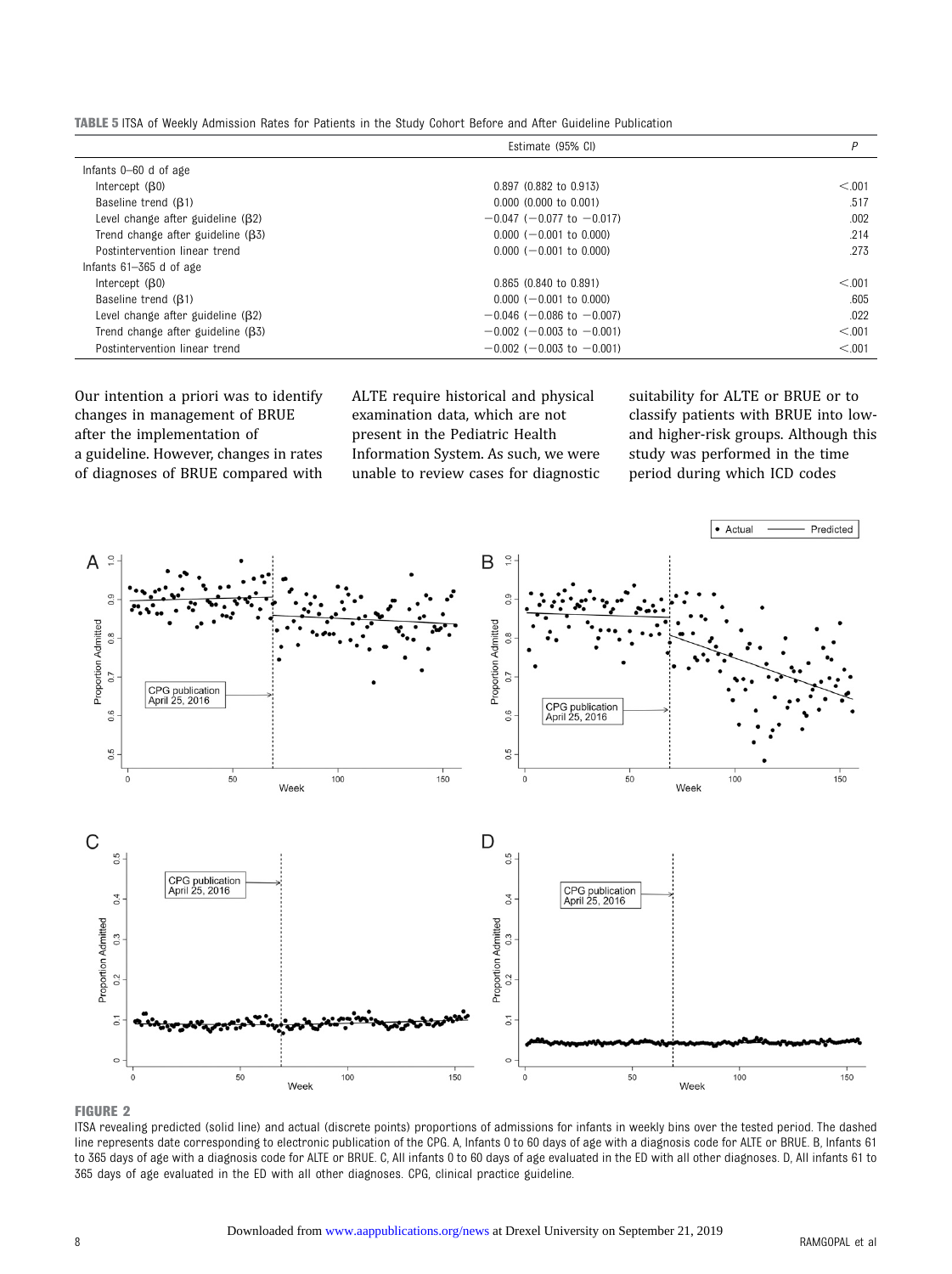<span id="page-8-0"></span>transitioned from ICD-9 to ICD-10, a repeated analysis to coincide with changes after initiation of ICD-10 in the United States between the periods of October 1, 2015, to April 30, 2016, and October 1, 2016, to April 30, 2017, revealed similar trends with respect to admission rates, investigations, revisits, and diagnoses, suggesting that this was likely not a confounder of our results (not shown). We were required to convert ICD-10 diagnoses to ICD-9 diagnoses using general equivalence mappings to classify diagnoses by using the DGS. Although this methodology has been previously validated in other populations, it has not been performed in the United States.<sup>[31](#page-9-0)</sup> Despite these limitations, these findings reveal that the recent changes in management of BRUE have not resulted in missed diagnoses of significance.

#### **CONCLUSIONS**

Through an analysis of a multicenter, retrospective administrative database, we found that after institution of a practice guideline, fewer patients are diagnosed with ALTE or BRUE. These patients have a lower rate of diagnostic testing and a progressively lower rate of admission over time. Despite these changes in management, rates of revisits were slightly lower. These findings can serve as a basis for quality improvement efforts and future research in risk stratification of these infants.

#### ACKNOWLEDGMENTS

We thank James Zullo, MS (Children's Hospital of Pittsburgh), for data acquisition and Cary Thurm, PhD (Children's Hospital Association), for recommendations on the data analysis.

#### **ABBREVIATIONS**

ALTE: apparent lifethreatening event BRUE: brief resolved unexplained event CI: confidence interval CSF: cerebrospinal fluid CT: computed tomography DGS: diagnosis grouping system ECG: electrocardiogram ED: emergency department ICD: International Classification of Diseases ICD-9: International Classification of Diseases, Ninth Revision ICD-10: International Classification of Diseases, 10th Revision ITSA: interrupted time series analysis PECARN: Pediatric Emergency Care Applied Research Network

FINANCIAL DISCLOSURE: The authors have indicated they have no financial relationships relevant to this article to disclose.

FUNDING: No external funding.

POTENTIAL CONFLICT OF INTEREST: The authors have indicated they have no potential conflicts of interest to disclose.

#### **REFERENCES**

- 1. Tieder JS, Bonkowsky JL, Etzel RA, et al; Subcommittee on Apparent Life Threatening Events. Brief resolved unexplained events (formerly apparent life-threatening events) and evaluation of lower-risk infants. Pediatrics. 2016; 137(5):e20160590
- 2. National Institutes of Health consensus development conference on infantile apnea and home monitoring, Sept 29 to Oct 1, 1986. Pediatrics. 1987;79(2): 292–299
- 3. Guenther E, Powers A, Srivastava R, Bonkowsky JL. Abusive head trauma in children presenting with an apparent life-threatening event. J Pediatr. 2010; 157(5):821–825
- 4. Pitetti RD, Maffei F, Chang K, et al. Prevalence of retinal hemorrhages and child abuse in children who present with an apparent life-threatening event. Pediatrics. 2002;110(3):557–562
- 5. Bonkowsky JL, Guenther E, Filloux FM, Srivastava R. Death, child abuse, and adverse neurological outcome of infants after an apparent lifethreatening event. Pediatrics. 2008; 122(1):125–131
- 6. Bonkowsky JL, Guenther E, Srivastava R, Filloux FM. Seizures in children following an apparent life-threatening event. J Child Neurol. 2009;24(6):709–713
- 7. Gray C, Davies F, Molyneux E. Apparent life-threatening events presenting to a pediatric emergency department. Pediatr Emerg Care. 1999;15(3):195–199
- 8. Hoki R, Bonkowsky JL, Minich LL, Srivastava R, Pinto NM. Cardiac testing and outcomes in infants after an apparent life-threatening event. Arch Dis Child. 2012;97(12):1034–1038
- 9. Meyer JS, Stensland EG, Murzycki J, et al. Retrospective application of BRUE

criteria to patients presenting with ALTE. Hosp Pediatr. 2018;8(12):740–745

- 10. Colombo M, Katz ES, Bosco A, Melzi ML, Nosetti L. Brief resolved unexplained events: retrospective validation of diagnostic criteria and risk stratification. Pediatr Pulmonol. 2019; 54(1):61–65
- 11. Al-Kindy HA, Gélinas JF, Hatzakis G, Côté A. Risk factors for extreme events in infants hospitalized for apparent lifethreatening events. J Pediatr. 2009; 154(3):332–337, 337.e1–337.e2
- 12. Davies F, Gupta R. Apparent life threatening events in infants presenting to an emergency department. Emerg Med J. 2002;19(1): 11–16
- 13. Tieder JS, Cowan CA, Garrison MM, Christakis DA. Variation in inpatient resource utilization and management of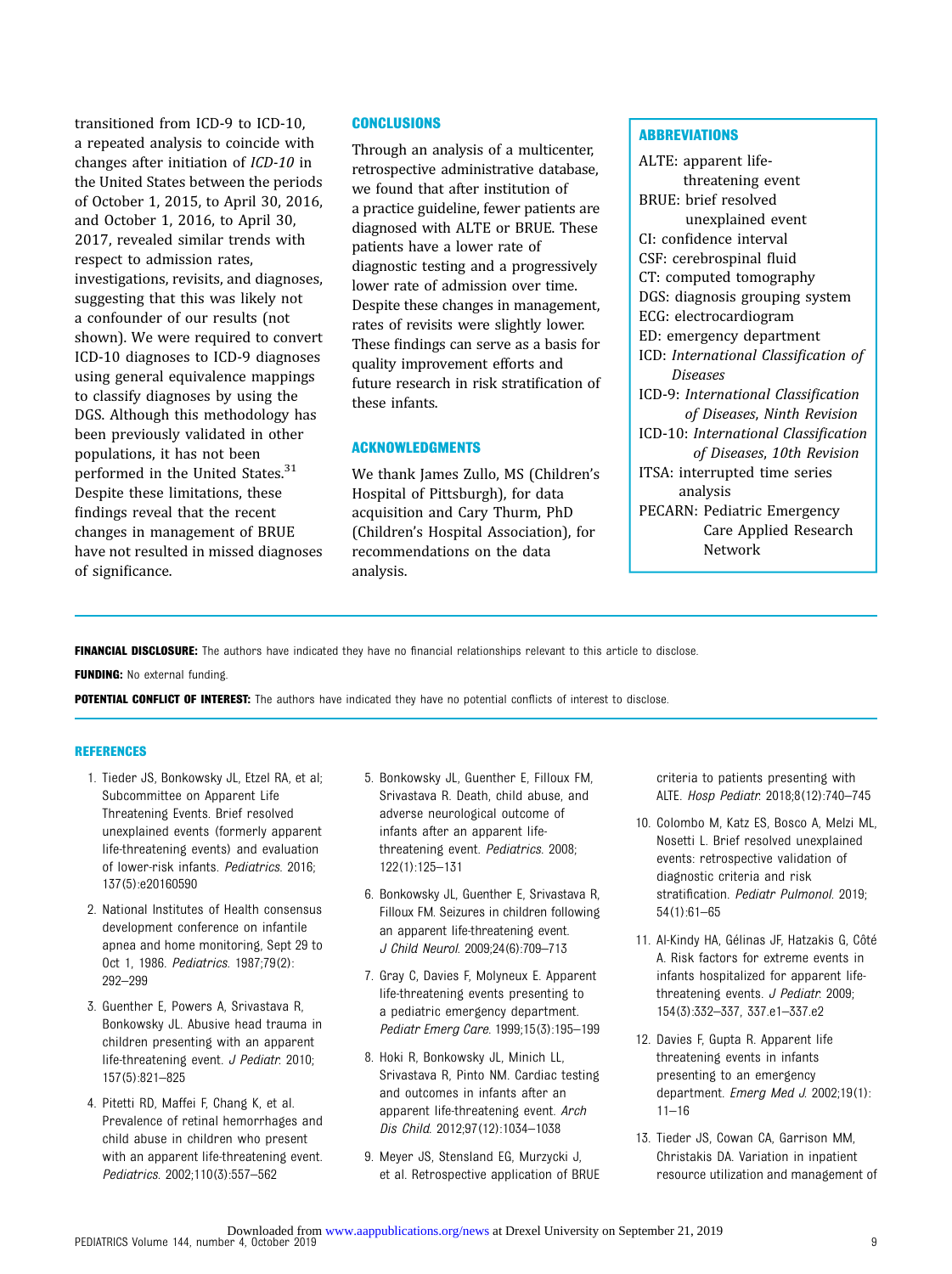<span id="page-9-0"></span>apparent life-threatening events. J Pediatr. 2008;152(5):629–635, 635.e1–635.e2

- 14. Semmekrot BA, van Sleuwen BE, Engelberts AC, et al. Surveillance study of apparent life-threatening events (ALTE) in the Netherlands. Eur J Pediatr. 2010;169(2):229–236
- 15. McGovern MC, Smith MB. Causes of apparent life threatening events in infants: a systematic review. Arch Dis Child. 2004;89(11):1043–1048
- 16. Brand DA, Fazzari MJ. Risk of death in infants who have experienced a brief resolved unexplained event: a metaanalysis. J Pediatr. 2018;197:63–67
- 17. Macy ML, Hall M, Shah SS, et al. Pediatric observation status: are we overlooking a growing population in children's hospitals? J Hosp Med. 2012; 7(7):530–536
- 18. Fieldston ES, Shah SS, Hall M, et al. Resource utilization for observationstatus stays at children's hospitals. Pediatrics. 2013;131(6):1050–1058
- 19. Alessandrini EA, Alpern ER, Chamberlain JM, Shea JA, Gorelick MH. A new diagnosis grouping system for child emergency department visits. Acad Emerg Med. 2010;17(2):204–213
- 20. Alessandrini EA, Alpern ER, Chamberlain JM, et al; Pediatric Emergency Care Applied Research Network. Developing

a diagnosis-based severity classification system for use in emergency medical services for children. Acad Emerg Med. 2012;19(1): 70–78

- 21. Centers for Disease Control and Prevention. International Classification of Diseases, Tenth Revision, Clinical Modification (ICD-10-CM). Available at: [https://www.cdc.gov/nchs/icd/icd10cm.](https://www.cdc.gov/nchs/icd/icd10cm.htm) [htm.](https://www.cdc.gov/nchs/icd/icd10cm.htm) Accessed November 25, 2018
- 22. Gilmour S, Degenhardt L, Hall W, Day C. Using intervention time series analyses to assess the effects of imperfectly identifiable natural events: a general method and example. BMC Med Res Methodol. 2006;6:16
- 23. Dunne K, Matthews T. Near-miss sudden infant death syndrome: clinical findings and management. Pediatrics. 1987; 79(6):889–893
- 24. American Academy of Pediatrics. Task force on prolonged infantile apnea. Prolonged infantile apnea: 1985. Pediatrics. 1985;76(1):129–131
- 25. Claudius I, Keens T. Do all infants with apparent life-threatening events need to be admitted? [published correction appears in Pediatrics. 2007;119(6): 1270]. Pediatrics. 2007;119(4):679–683
- 26. Kaji AH, Claudius I, Santillanes G, et al. Apparent life-threatening event: multicenter prospective cohort study to

develop a clinical decision rule for admission to the hospital. Ann Emerg Med. 2013;61(4):379–387.e4

- 27. Zuckerbraun NS, Zomorrodi A, Pitetti RD. Occurrence of serious bacterial infection in infants aged 60 days or younger with an apparent lifethreatening event. Pediatr Emerg Care. 2009;25(1):19–25
- 28. Choi HJ, Kim YH. Apparent lifethreatening event in infancy. Korean J Pediatr. 2016;59(9):347–354
- 29. Ramgopal S, Soung J, Pitetti RD. Brief Resolved Unexplained Events: analysis of an Apparent Life Threatening Event database [published online ahead of print August 8, 2019]. Acad Pediatr. doi: 10.1016/j.acap.2019.08.001
- 30. Gorelick MH, Knight S, Alessandrini EA, et al; Pediatric Emergency Care Applied Research Network. Lack of agreement in pediatric emergency department discharge diagnoses from clinical and administrative data sources. Acad Emerg Med. 2007;14(7):646–652
- 31. Lee JH, Hong KJ, Kim DK, et al; Korean Society of Pediatric Emergency Medicine. Validation of the new diagnosis grouping system for pediatric emergency department visits using the International Classification of Diseases, 10th Revision. Pediatr Emerg Care. 2013;29(12):1266–1272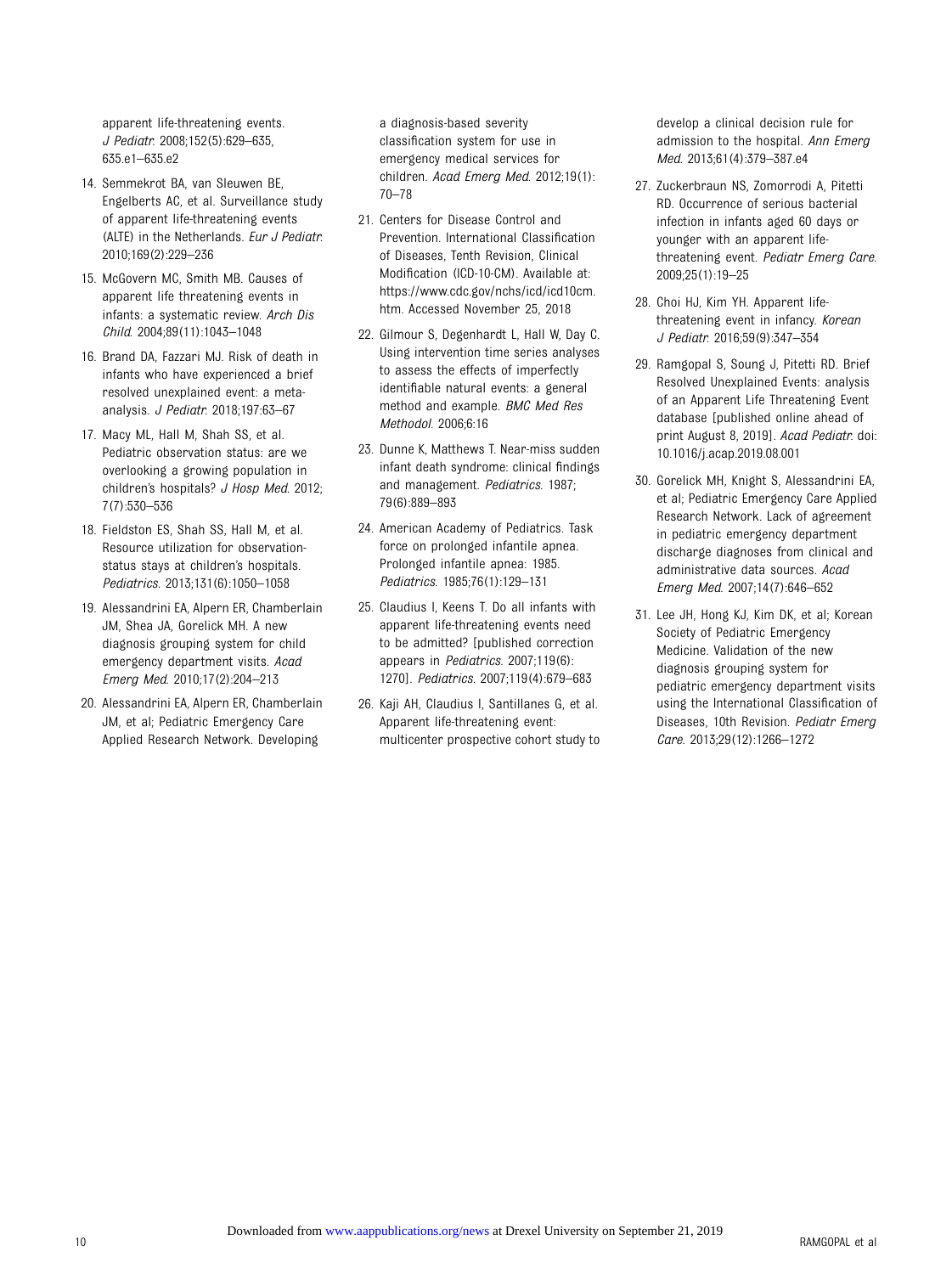## **Events (BRUEs) Changes in the Management of Children With Brief Resolved Unexplained**

*Pediatrics* originally published online September 5, 2019; and Raymond D. Pitetti Sriram Ramgopal, Kathleen A. Noorbakhsh, Clifton W. Callaway, Paria M. Wilson

| Updated Information $\&$<br><b>Services</b> | including high resolution figures, can be found at:<br>http://pediatrics.aappublications.org/content/early/2019/09/03/peds.2<br>019-0375                                                               |
|---------------------------------------------|--------------------------------------------------------------------------------------------------------------------------------------------------------------------------------------------------------|
| <b>References</b>                           | This article cites 30 articles, 12 of which you can access for free at:<br>http://pediatrics.aappublications.org/content/early/2019/09/03/peds.2<br>019-0375#BIBL                                      |
| <b>Subspecialty Collections</b>             | This article, along with others on similar topics, appears in the<br>following collection(s):<br><b>Emergency Medicine</b><br>http://www.aappublications.org/cgi/collection/emergency_medicine_<br>sub |
| Permissions & Licensing                     | Information about reproducing this article in parts (figures, tables) or<br>in its entirety can be found online at:<br>http://www.aappublications.org/site/misc/Permissions.xhtml                      |
| <b>Reprints</b>                             | Information about ordering reprints can be found online:<br>http://www.aappublications.org/site/misc/reprints.xhtml                                                                                    |